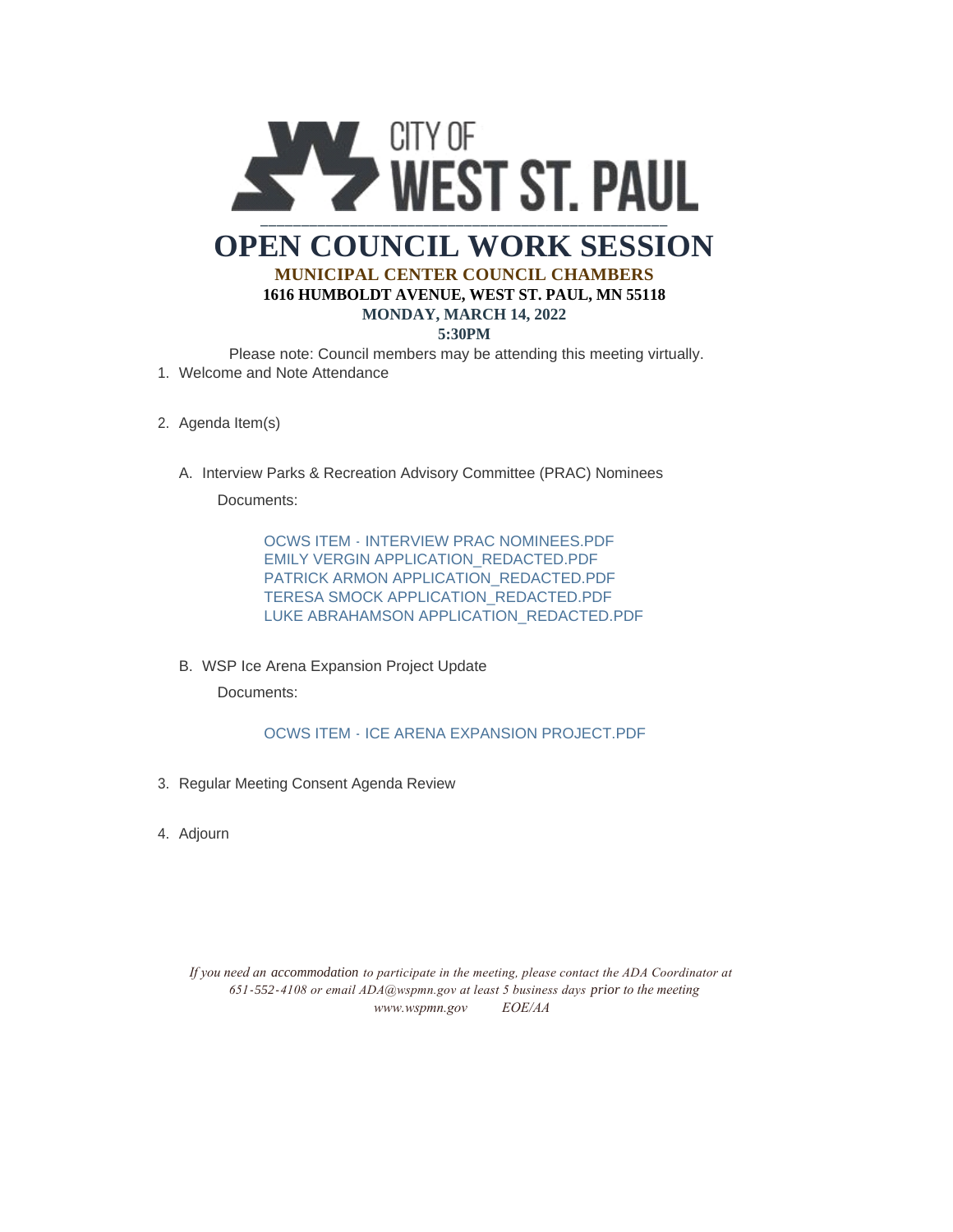

## **Subject: Interview PRAC Nominees**

| <b>Meeting Date: March 14, 2022</b>                                  |                                |  |
|----------------------------------------------------------------------|--------------------------------|--|
| <b>Submitted/Presented by/Department:</b> Nate Burkett, City Manager |                                |  |
| <b>Action Type</b>                                                   |                                |  |
| $\Box$ Consent Item                                                  | $\Box$ Discussion/Direction    |  |
| $\Box$ Public Hearing                                                | $\boxtimes$ Informational Only |  |
| $\Box$ Action/Motion                                                 | $\Box$ Report                  |  |
| $\Box$ Resolution                                                    | Other:                         |  |
| <b>Action</b>                                                        |                                |  |
| Interview nominees for PRAC appointments.                            |                                |  |
|                                                                      |                                |  |
| <b>Background</b>                                                    |                                |  |

The by-laws for PRAC state: "All appointments shall be made by the City Council, with each member of the City Council having the right to nominate one member from their respective wards." There are currently four vacancies on PRAC. Wards 1 and 2 had the fewest members. Applications were taken, and those applications were provided to the council members in those wards. Each council member from Ward 1 and 2 was given the opportunity to nominate one member to PRAC.

Those nominations are: Emily Vergin (Eastman) Pat Armon (Vitelli) Teresa Smock (Gulley) Luke Abrahamson (Justen)

The process for committee appointments states that all candidates for new appointment (not re-appointment) to committees will be interviewed by the full council. The City Manager is interpreting that because the by-laws of PRAC state council members are allowed to make a nomination that the nominees are the total slate of candidates.

## **Attachments**

Nominee applications

## **Previous Relevant Actions**

[PRAC By-laws, adopted 2/22/2021](https://www.wspmn.gov/AgendaCenter/ViewFile/Item/11025?fileID=18004) [Process for Committee Appointments, adopted 3/8/2021](https://www.wspmn.gov/AgendaCenter/ViewFile/Item/11076?fileID=18047)

| <b>Alternatives</b>  |                                 |
|----------------------|---------------------------------|
|                      |                                 |
| <b>Financial</b>     |                                 |
| Budgeted: $\Box$ Yes | $\boxtimes$ No Financial Impact |
| Fund:                |                                 |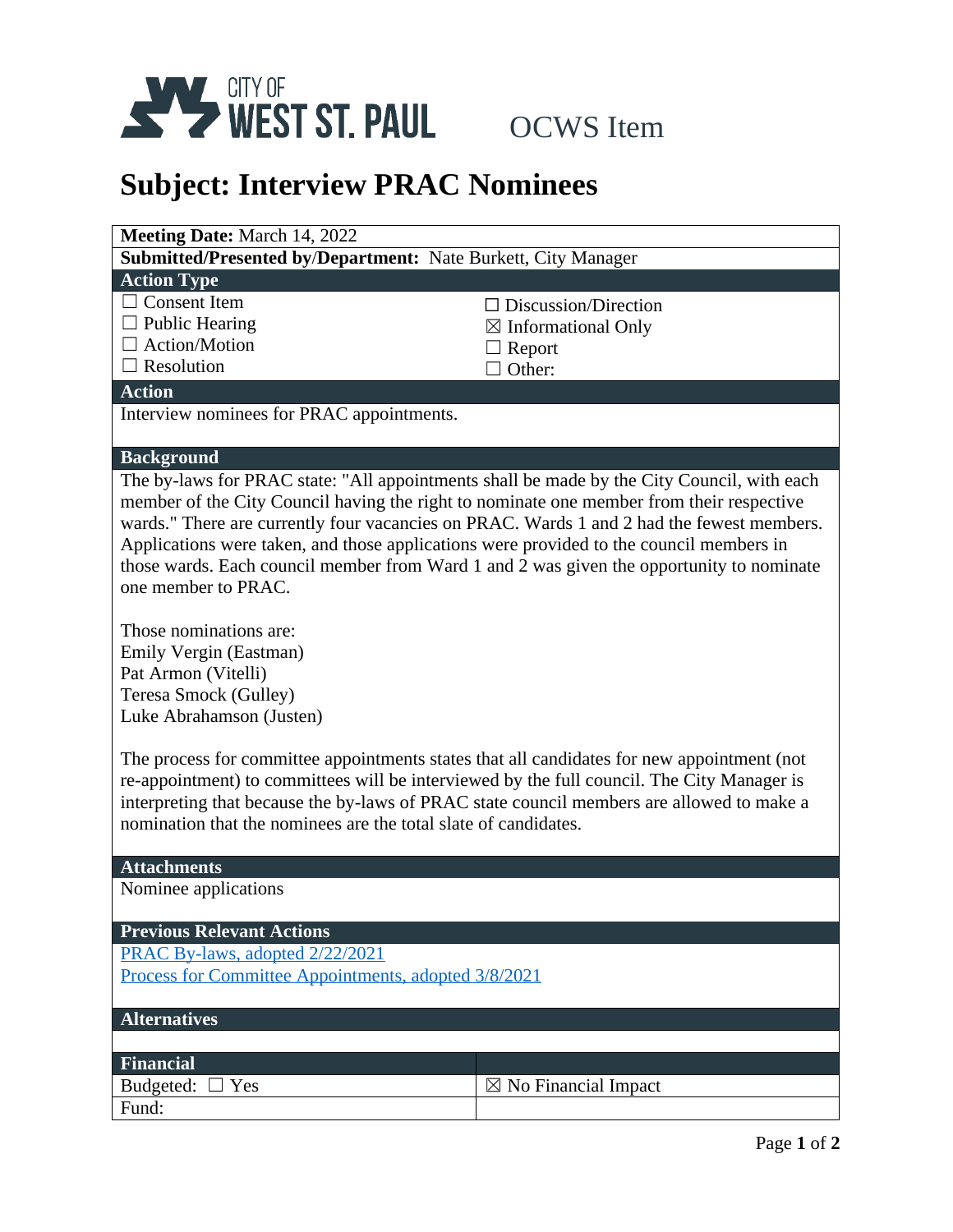

# **Subject: Interview PRAC Nominees**

| Department: |  |
|-------------|--|
| Account:    |  |
| Amount:     |  |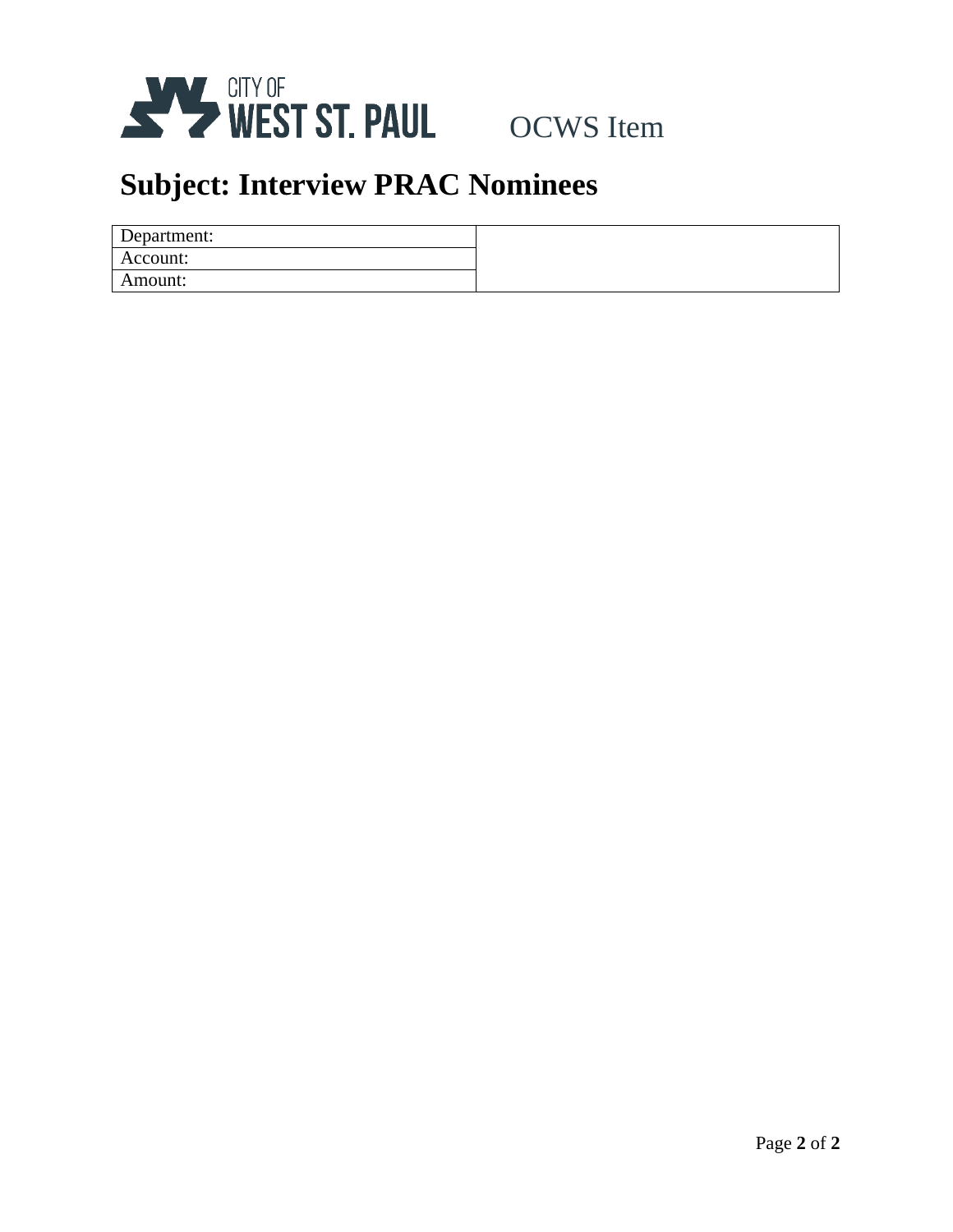**Application for Appointment to Commissions, Boards, Committees and Task Forces - Submission #4298**

## **Date Submitted: 9/19/2021**

**Applications for Boards and Commissions are accepted year-round. As seats become vacant, the City of West St. Paul will consider all active applications for appointment. Applications are considered active for one year from submission date. To remain active after one year, applicants must re-apply.**

| First Name*     | Last Name* |
|-----------------|------------|
| $\mathsf{Emly}$ | $ V$ ergin |
|                 |            |
|                 |            |

### **Address1\***

| $City*$                             | State*            | Zip*                                                                                                                                                                                                                       |                   |
|-------------------------------------|-------------------|----------------------------------------------------------------------------------------------------------------------------------------------------------------------------------------------------------------------------|-------------------|
| <b>West Saint Paul</b>              | <b>MN</b>         | 55118                                                                                                                                                                                                                      |                   |
| Email*                              | <b>Home Phone</b> | <b>Cell Phone</b>                                                                                                                                                                                                          | <b>Work Phone</b> |
|                                     |                   |                                                                                                                                                                                                                            |                   |
| <b>Public Commission Directory*</b> |                   |                                                                                                                                                                                                                            |                   |
|                                     |                   | Please indicate the phone number(s) you would like published in our Public Commission Directory if you are<br>appointed. Permission to release your phone number to the public is a requirement of the Data Practices Act. |                   |
| ◯ Home                              | ◉ Cell            | Work                                                                                                                                                                                                                       |                   |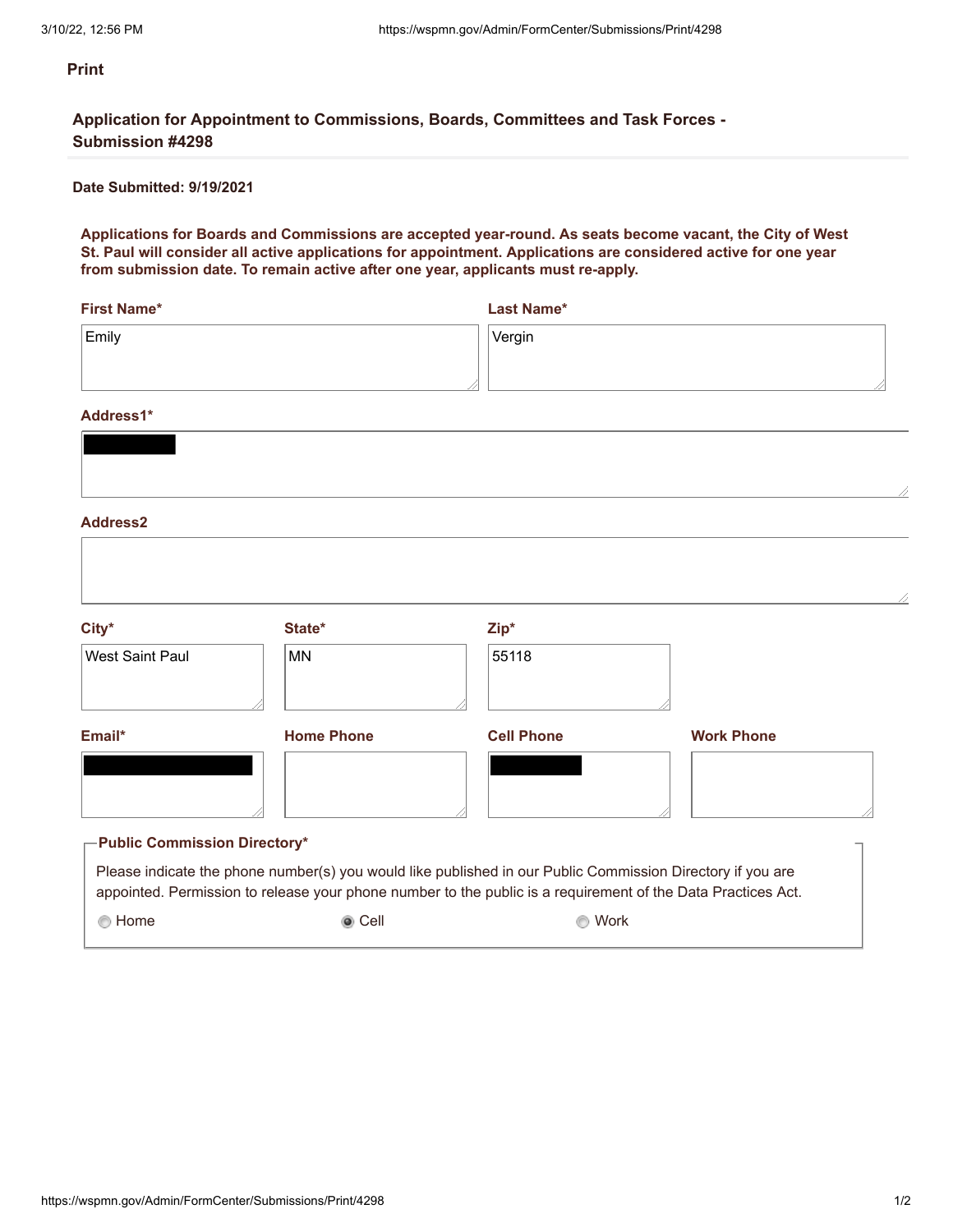#### **Charter Commission Parks & Recreation Advisory Board Planning Commission Environmental / Greening Committee Lower Mississippi River Watershed Management Organization ■ NDC4 (Cable Commission) Mark up to 3 committees you are interested in serving on\* If you are interested in more than one committee, please list them in order of most desirable to least desirable.** Environmental Committee, Parks & Rec, Planning Commission

## **More Info**

Learn more about each Board and Commission here...

## **How Many Years Have You Lived in West St. Paul\* Ward Precinct** 18 months (since Feb 2020) 1 1

## **Employment / Job Title\***

Associate Underwriter (Commercial)

### **Employer Name & Address\***

## **List your past and present civic activities or memberships which may be helpful to this committee.\***

I am a new participant to official civic activities outside of enjoying the events and volunteer opportunities provided to me. Primarily my activism has included cleaning and beautifying parks and shared spaces. I have also participated previously in clubs and groups such as Toastmasters and Wellness committees that were opportunities through my employer(s) that held activities outside of the workspace.

## **List two or three goals that you would like to see accomplished during your term on a commission.\***

Any active commission position I may hold would include work to foster inclusion and action from more civilians in city government, whether that's encouraging others to attend meetings, send in comments, volunteer, ask questions, and more. Involvement within the community would be a top priority to make sure I understand the desires of those I speak and act for. Additionally I would educate myself thoroughly on how the committee affects the other actions of government to understand the impact of any votes I cast.

## **How did you become interested in serving on a committee?\***

I've been attending CCM and OCWS since June of 2020 fairly regularly. I was inspired to be more involved and informed on my local government after the tragic events Memorial Day weekend of 2020 where George Floyd was murdered by a MPD officer. I've only become more interested in the way the city council and the entire city staff makes WSP function.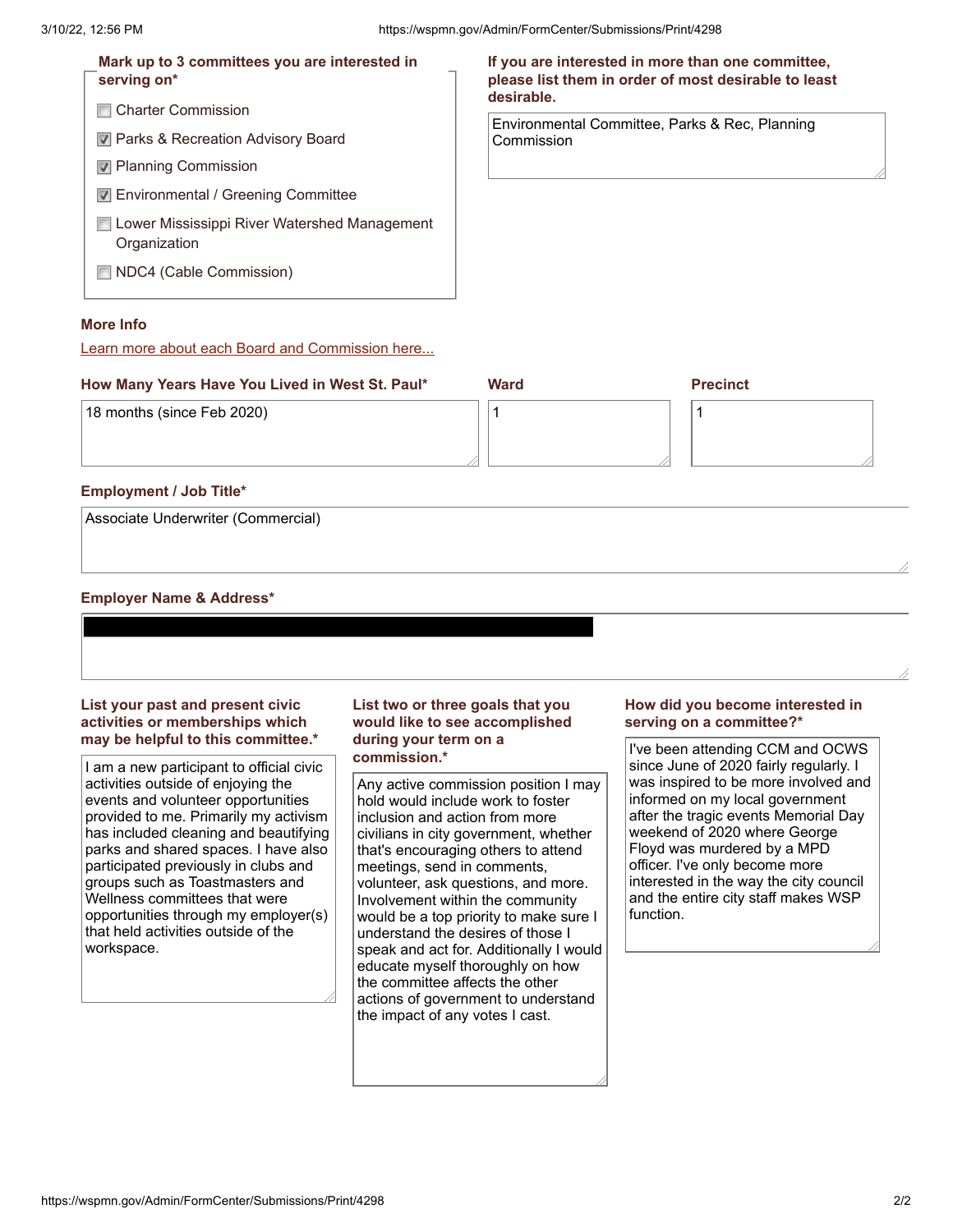**Application for Appointment to Commissions, Boards, Committees and Task Forces - Submission #4295**

## **Date Submitted: 9/16/2021**

**Applications for Boards and Commissions are accepted year-round. As seats become vacant, the City of West St. Paul will consider all active applications for appointment. Applications are considered active for one year from submission date. To remain active after one year, applicants must re-apply.**

| <b>First Name*</b> | Last Name* |
|--------------------|------------|
| Patrick            | Armon      |
|                    |            |
|                    |            |

### **Address1\***

| $City*$                             | State*                                                                                                                                                                                                                     | Zip*              |                   |
|-------------------------------------|----------------------------------------------------------------------------------------------------------------------------------------------------------------------------------------------------------------------------|-------------------|-------------------|
| West St. Paul                       | Minnesota                                                                                                                                                                                                                  | 55118             |                   |
| Email*                              | <b>Home Phone</b>                                                                                                                                                                                                          | <b>Cell Phone</b> | <b>Work Phone</b> |
|                                     |                                                                                                                                                                                                                            |                   |                   |
| <b>Public Commission Directory*</b> |                                                                                                                                                                                                                            |                   |                   |
|                                     | Please indicate the phone number(s) you would like published in our Public Commission Directory if you are<br>appointed. Permission to release your phone number to the public is a requirement of the Data Practices Act. |                   |                   |
| ◉ Home                              | Cell                                                                                                                                                                                                                       | Work              |                   |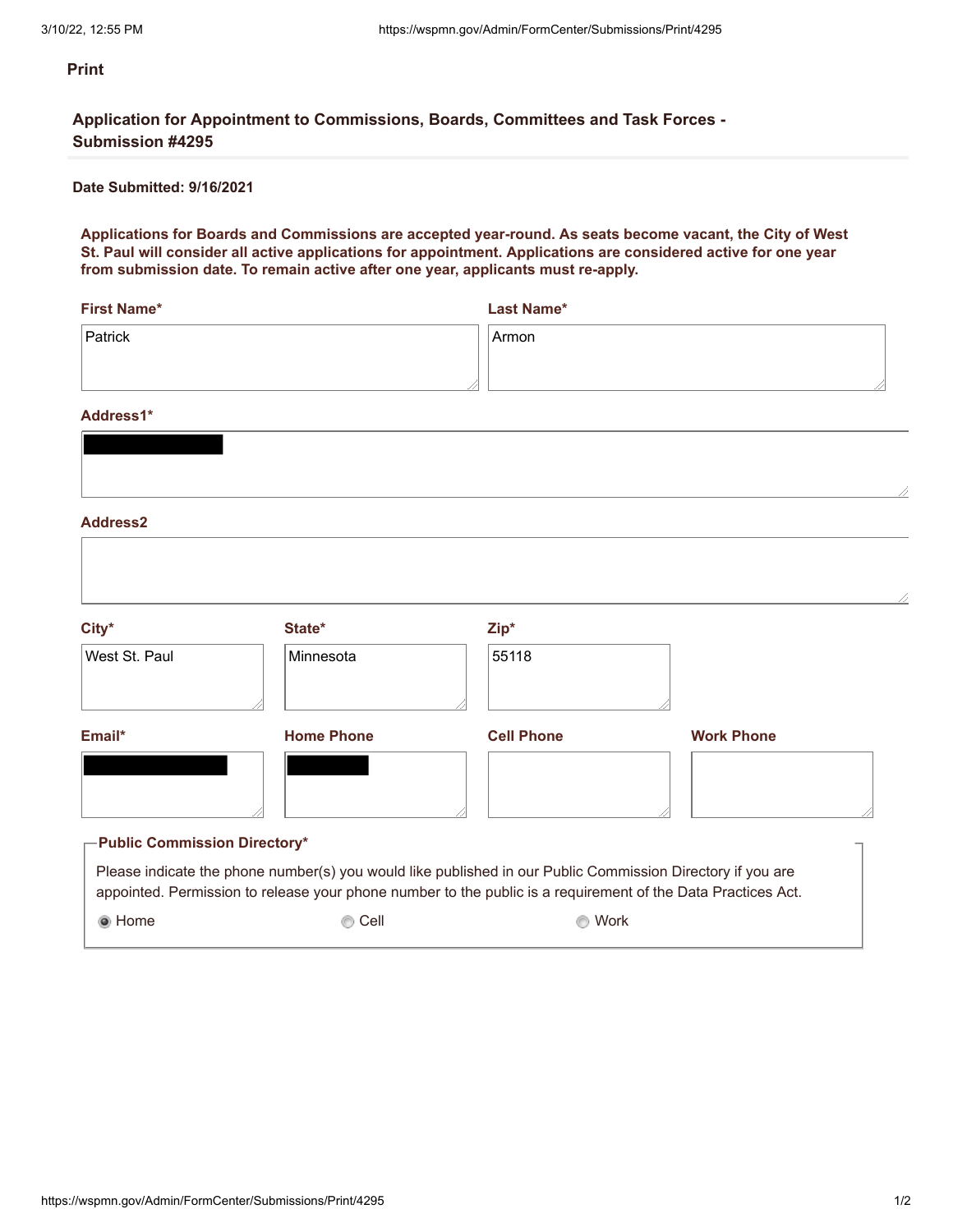| Mark up to 3 committees you are interested in<br>serving on*   | If you are interested in more than one committee,<br>please list them in order of most desirable to least<br>desirable. |
|----------------------------------------------------------------|-------------------------------------------------------------------------------------------------------------------------|
| <b>□ Charter Commission</b>                                    |                                                                                                                         |
| <b>■ Parks &amp; Recreation Advisory Board</b>                 |                                                                                                                         |
| <b>□ Planning Commission</b>                                   |                                                                                                                         |
| Environmental / Greening Committee                             |                                                                                                                         |
| □ Lower Mississippi River Watershed Management<br>Organization |                                                                                                                         |
| $\Box$ NDC4 (Cable Commission)                                 |                                                                                                                         |
|                                                                |                                                                                                                         |

## **More Info**

Learn more about each Board and Commission here...

| How Many Years Have You Lived in West St. Paul* | <b>Ward</b> | <b>Precinct</b> |  |
|-------------------------------------------------|-------------|-----------------|--|
| 32                                              |             |                 |  |
|                                                 |             |                 |  |
|                                                 |             |                 |  |

## **Employment / Job Title\***

Grants Specialist Coordinator

### **Employer Name & Address\***

**List your past and present civic activities or memberships which may be helpful to this committee.\***

Parks and Rec Committee, 2011- 2013. Charter Commission, 2010- 2013.

### **List two or three goals that you would like to see accomplished during your term on a commission.\***

Exploring finding other financial and other non-city assistance for the parks.

More attention to park issues, including litter, on weekends.

Bringing my experience working for the state and with many local units of government to the table. I have seen what many of them have done successfully with their parks.

### **How did you become interested in serving on a committee?\***

I have served before and am excited about the future of our parks.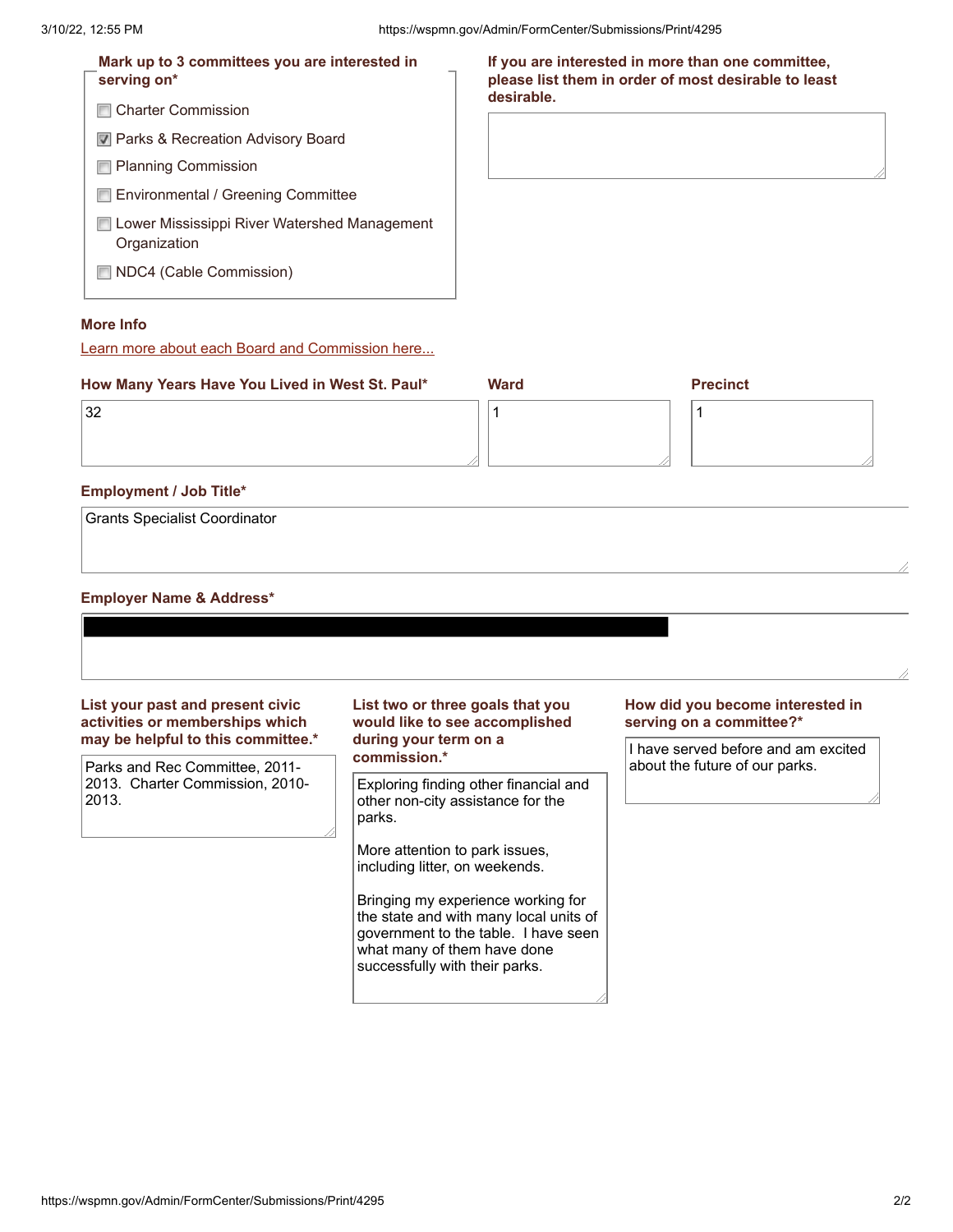**Application for Appointment to Commissions, Boards, Committees and Task Forces - Submission #4426**

## **Date Submitted: 3/8/2022**

**Applications for Boards and Commissions are accepted year-round. As seats become vacant, the City of West St. Paul will consider all active applications for appointment. Applications are considered active for one year from submission date. To remain active after one year, applicants must re-apply.**

| First Name*         | Last Name* |
|---------------------|------------|
| <sup>'</sup> Teresa | Smock      |
|                     |            |
|                     |            |

#### **Address1\***

| $City*$                               | State*                                                                                                                                                                                                                     | Zip*              |                   |
|---------------------------------------|----------------------------------------------------------------------------------------------------------------------------------------------------------------------------------------------------------------------------|-------------------|-------------------|
| West St Paul                          | MN - Minnesota                                                                                                                                                                                                             | 55118             |                   |
| Email*                                | <b>Home Phone</b>                                                                                                                                                                                                          | <b>Cell Phone</b> | <b>Work Phone</b> |
|                                       |                                                                                                                                                                                                                            |                   |                   |
| $\Gamma$ Public Commission Directory* |                                                                                                                                                                                                                            |                   |                   |
|                                       | Please indicate the phone number(s) you would like published in our Public Commission Directory if you are<br>appointed. Permission to release your phone number to the public is a requirement of the Data Practices Act. |                   |                   |
| ◯ Home                                | ◉ Cell                                                                                                                                                                                                                     | Work              |                   |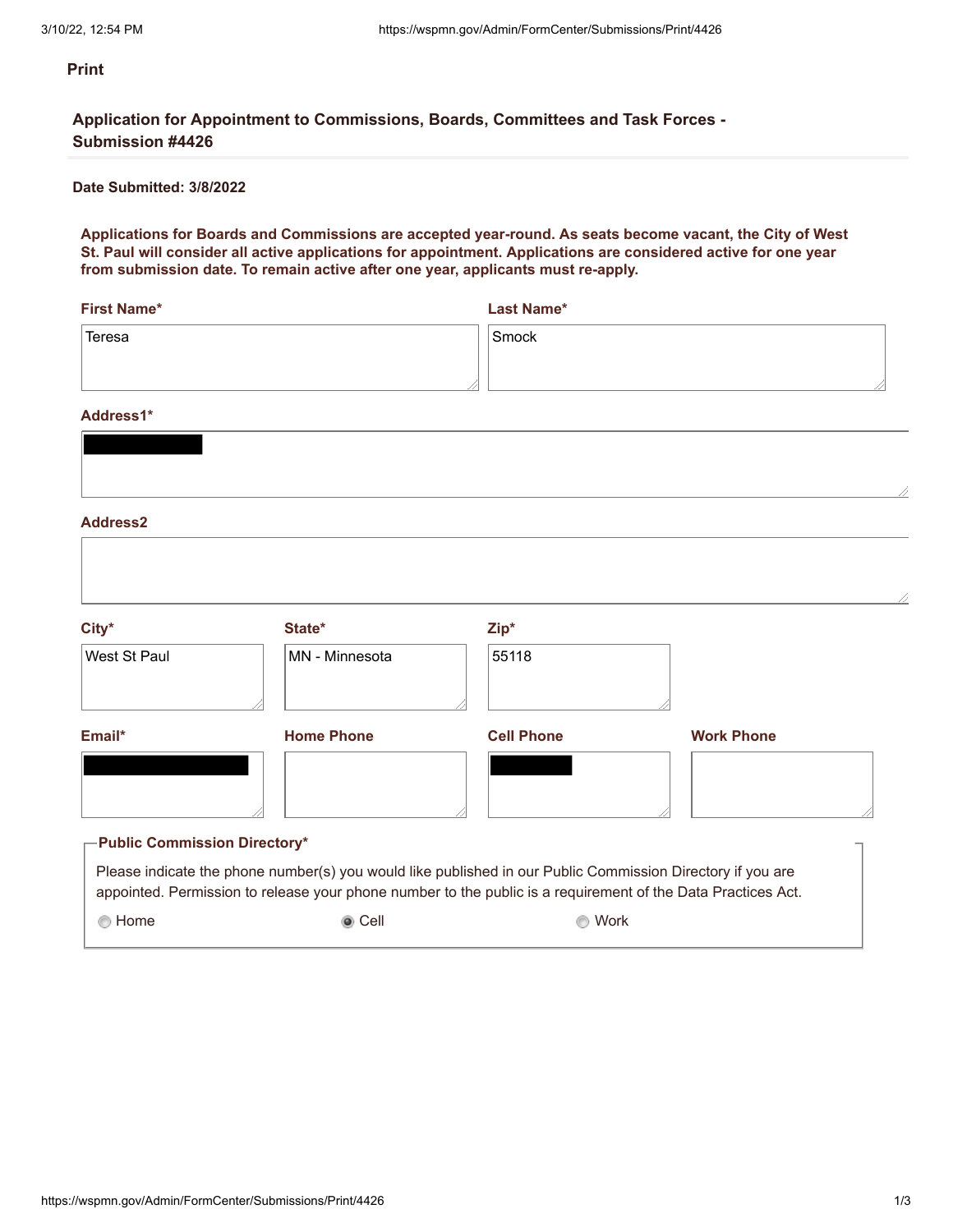| Mark up to 3 committees you are interested in<br>serving on* | If you are interested in more than one committee,<br>please list them in order of most desirable to least |
|--------------------------------------------------------------|-----------------------------------------------------------------------------------------------------------|
| <b>Charter Commission</b><br><b>FOR</b>                      | desirable.                                                                                                |
| 7 Parks & Recreation Advisory Board                          |                                                                                                           |
| □ Planning Commission                                        |                                                                                                           |
| Environmental / Greening Committee                           |                                                                                                           |
| Lower Mississippi River Watershed Management<br>Organization |                                                                                                           |
| NDC4 (Cable Commission)<br><b>COLLEGE</b>                    |                                                                                                           |

## **More Info**

Learn more about each Board and Commission here...

| How Many Years Have You Lived in West St. Paul* | <b>Ward</b> | <b>Precinct</b> |
|-------------------------------------------------|-------------|-----------------|
| 13                                              | <u>.</u>    |                 |
|                                                 |             |                 |
|                                                 |             |                 |

## **Employment / Job Title\***

| Stay at home mom |  |  |
|------------------|--|--|
|                  |  |  |
|                  |  |  |

## **Employer Name & Address\***



**may be helpful to this committee.\***

ELAC president and vice president, PTA board member at Mendota Elementary, Special Ed Advisory Board member, Gillette Children's parent board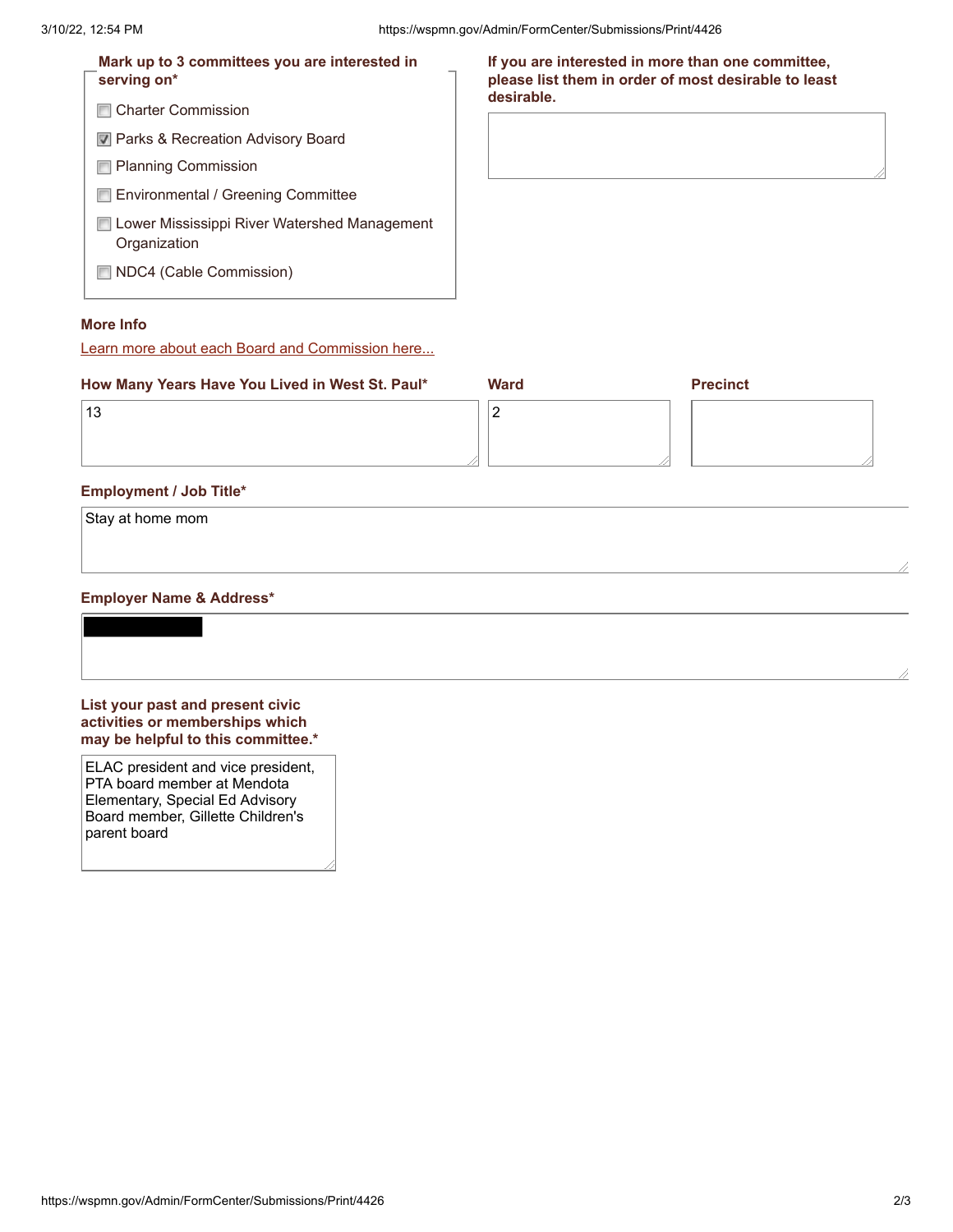## **List two or three goals that you would like to see accomplished during your term on a commission.\***

1. Work together with the school district to offer more opportunities for special needs children. Some ideas, accessible programing and sports (bowling league, adaptive baseball). Also work to make our park system more accessible.

2. Work on keeping our parks clean and appealing to the eye. I currently live directly next door to Emerson Park. While the public works dept. does a great job keeping the parks clean, let's take it to the next step and add more to the parks, i.e. trees and landscaping.

3. Create family programing that creates community involvement and keeps families in West St Paul. I grew up in a community that did this. While we may not be as big, nor have the same budget. I firmly believe with a little imagination and hard work we can create programing the community is in need of.

## **How did you become interested in serving on a committee?\***

Being the neighbor to a park, I have always had a vested interest in them. After staying home with my special needs children, I saw how sorely lacking we are as a community in investing in them. And also in creating family programing to keep families in the community. I was approached by Councilwomen Gulley and though this was a great time to get involved.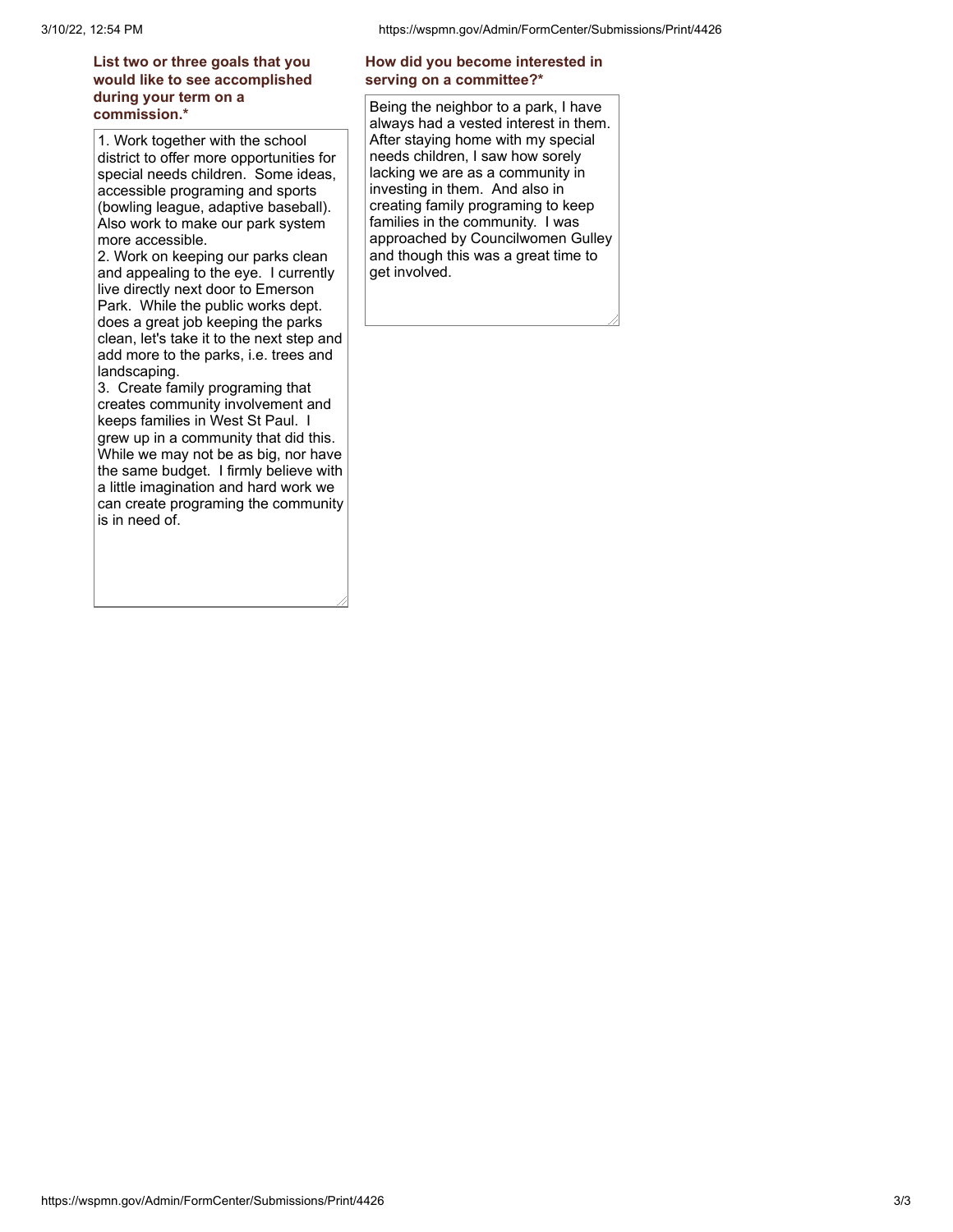**Application for Appointment to Commissions, Boards, Committees and Task Forces - Submission #4384**

## **Date Submitted: 1/12/2022**

**Applications for Boards and Commissions are accepted year-round. As seats become vacant, the City of West St. Paul will consider all active applications for appointment. Applications are considered active for one year from submission date. To remain active after one year, applicants must re-apply.**

| First Name* | <b>Last Name*</b> |
|-------------|-------------------|
| Luke        | Abrahamson        |
|             |                   |
|             |                   |

### **Address1\***

| City*                               | State*                                                                                                                                                                                                                     | Zip*              |                   |
|-------------------------------------|----------------------------------------------------------------------------------------------------------------------------------------------------------------------------------------------------------------------------|-------------------|-------------------|
| West St. Paul                       | MN.                                                                                                                                                                                                                        | 55118             |                   |
| Email*                              | <b>Home Phone</b>                                                                                                                                                                                                          | <b>Cell Phone</b> | <b>Work Phone</b> |
|                                     |                                                                                                                                                                                                                            |                   |                   |
| <b>Public Commission Directory*</b> |                                                                                                                                                                                                                            |                   |                   |
|                                     | Please indicate the phone number(s) you would like published in our Public Commission Directory if you are<br>appointed. Permission to release your phone number to the public is a requirement of the Data Practices Act. |                   |                   |
| ◯ Home                              | ◉ Cell                                                                                                                                                                                                                     | Work              |                   |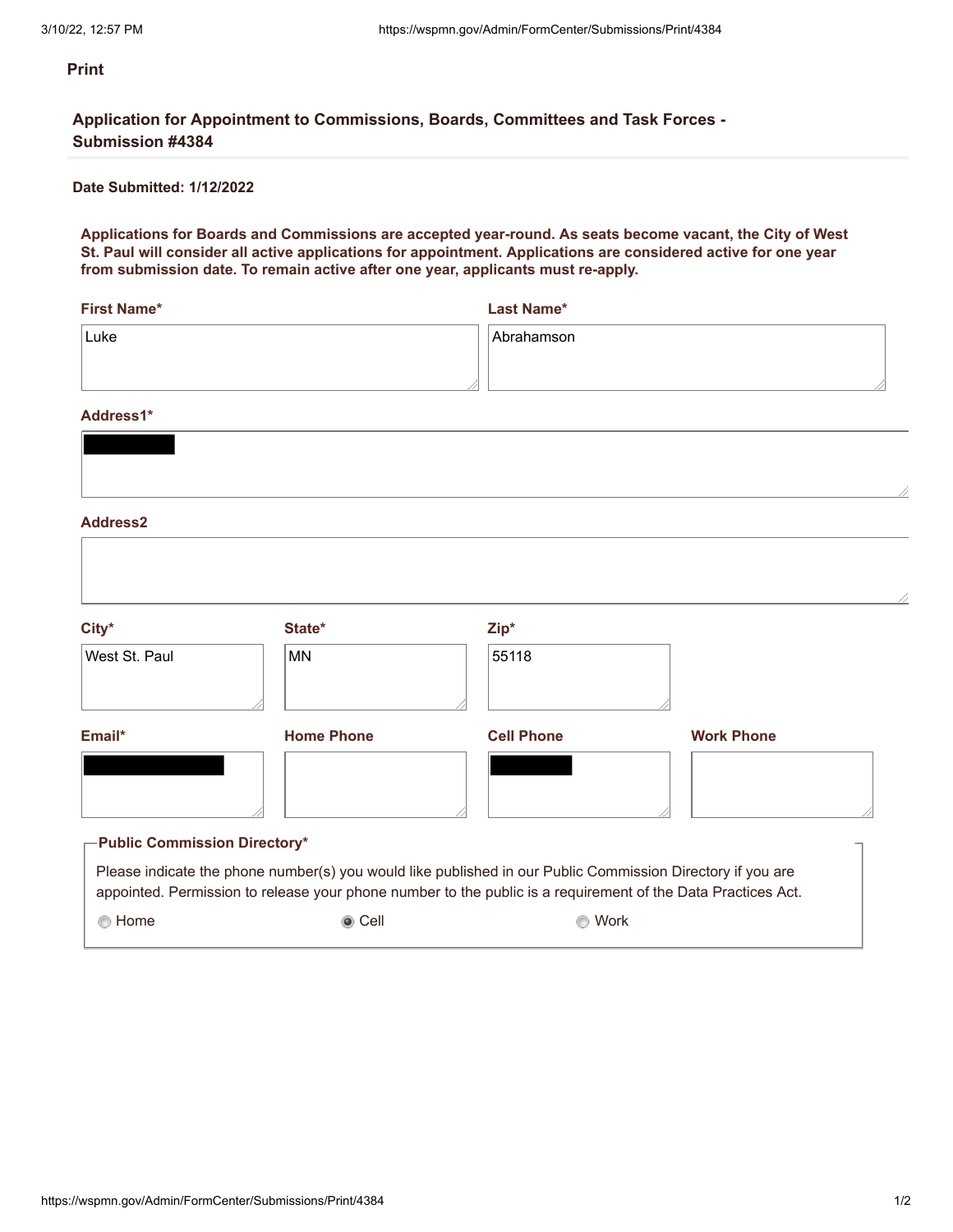| Mark up to 3 committees you are interested in<br>serving on* | If you are interested in more than one committee,<br>please list them in order of most desirable to least<br>desirable. |
|--------------------------------------------------------------|-------------------------------------------------------------------------------------------------------------------------|
| <b>Charter Commission</b>                                    |                                                                                                                         |
| <b>■ Parks &amp; Recreation Advisory Board</b>               |                                                                                                                         |
| <b>□ Planning Commission</b>                                 |                                                                                                                         |
| Environmental / Greening Committee                           |                                                                                                                         |
| Lower Mississippi River Watershed Management<br>Organization |                                                                                                                         |
| NDC4 (Cable Commission)                                      |                                                                                                                         |

## **More Info**

Learn more about each Board and Commission here...

| How Many Years Have You Lived in West St. Paul* | Ward | <b>Precinct</b> |
|-------------------------------------------------|------|-----------------|
| 3.5                                             |      |                 |
|                                                 |      |                 |
|                                                 |      |                 |

## **Employment / Job Title\***

Human Resources

## **Employer Name & Address\***

List your past and present civic activities or memberships which may be helpful to this committee.\*

Mooreland PTA member, Parent Advisory Network Member for ISD 197

## List two or three goals that you would like to see accomplished during your term on a commission.\*

As a family, we frequent all our parks and my daughters often do the WSP programming. It's been a way for them to understand themselves and I'd like to continue to ensure that investment is made in those programs and keeping our parks up to date. I'd specifically like to continue programming for our LGBTQ+ community and push for a "natural" park some place in WSP.

#### How did you become interested in serving on a committee?\*

Wendy Berry reached out to me. I've been looking for a way to do something like this.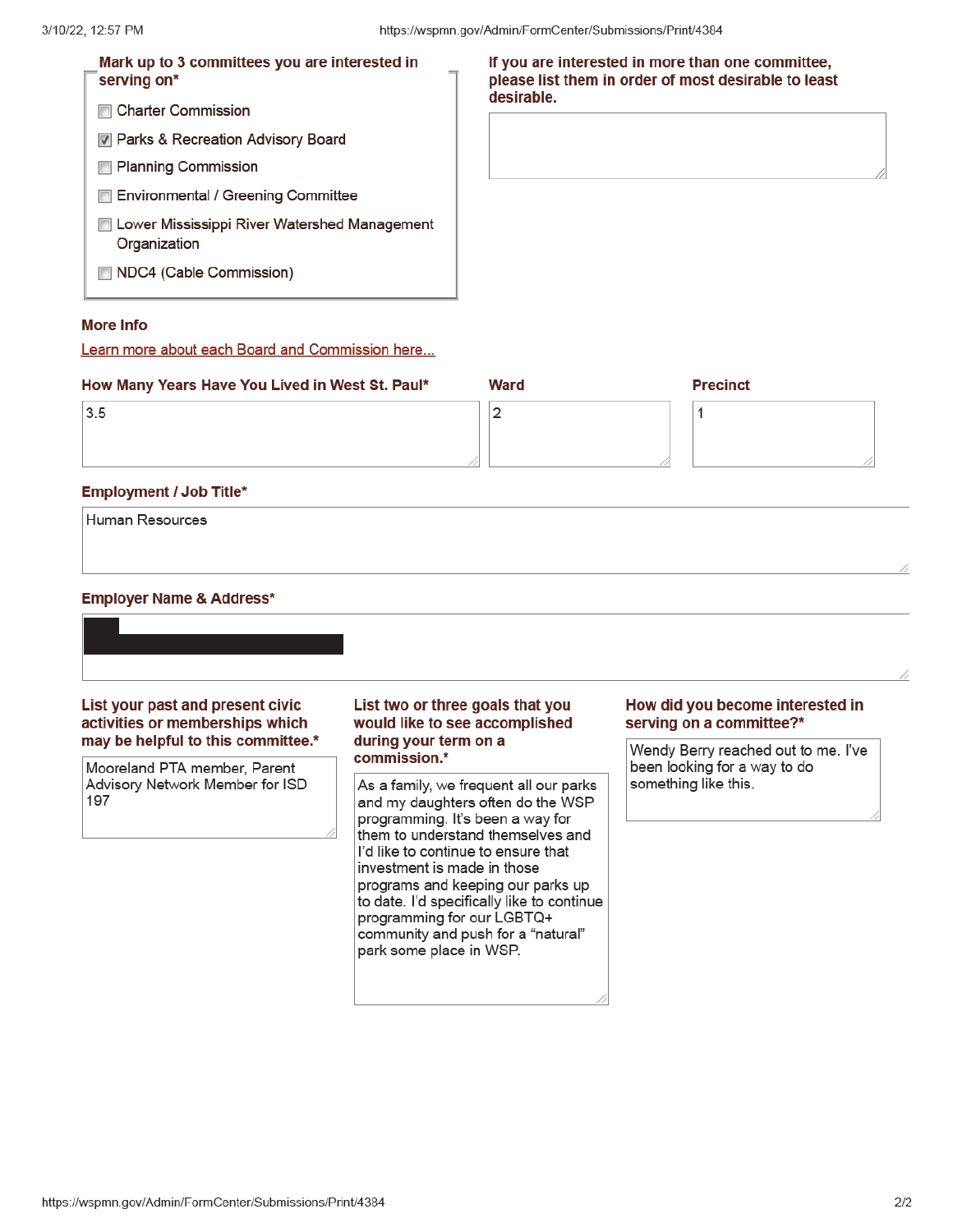

## **Subject: Ice Arena Expansion Project**

| Meeting Date: March 14, 2022                                                                    |                                                                                           |  |
|-------------------------------------------------------------------------------------------------|-------------------------------------------------------------------------------------------|--|
| <b>Submitted/Presented by/Department:</b> Nate Burkett, City Manager                            |                                                                                           |  |
| <b>Action Type</b>                                                                              |                                                                                           |  |
| $\Box$ Consent Item                                                                             | $\boxtimes$ Discussion/Direction                                                          |  |
| $\Box$ Public Hearing                                                                           | <b>Informational Only</b>                                                                 |  |
| $\Box$ Action/Motion                                                                            | Report                                                                                    |  |
| $\Box$ Resolution                                                                               | Other:                                                                                    |  |
| <b>Action</b>                                                                                   |                                                                                           |  |
| <b>NA</b>                                                                                       |                                                                                           |  |
|                                                                                                 |                                                                                           |  |
| <b>Background</b>                                                                               |                                                                                           |  |
| The council was previously presented a plan to lease the WSP Ice Arena to the Hockey            |                                                                                           |  |
| Association so they would be able to construct new locker rooms and a dryland training          |                                                                                           |  |
| facility addition.                                                                              |                                                                                           |  |
|                                                                                                 |                                                                                           |  |
| After further review, staff believes the best course of action is to have the city retain       |                                                                                           |  |
| operational control of the ice arena and to manage the project ourselves. After meeting with    |                                                                                           |  |
| the construction manager and review of the plans, it appears as though this option is feasible. |                                                                                           |  |
|                                                                                                 |                                                                                           |  |
|                                                                                                 | The approach would be to engage in a contract with CoBeck Construction for the company to |  |
| serve as our representative and agent. CoBeck would prepare all of the bid packages, review     |                                                                                           |  |

serve as our representative and agent. CoBeck would prepare all of the bid packages, review them for accuracy, recommend contractors and then oversee the work as it is ongoing. All trade contractors would be contracted directly with the city. This is in contrast to the city hall renovation project where the city awarded one contract to Century Construction, and all of the sub-contractors engage in contracts for the work with Century. (FYI - all bid packages for the ice arena project are being prepared with a prevailing wage requirement).

If a contract with CoBeck is approved, we will begin the process of obtaining bids for the work, with contract awards expected at the first council meeting in april. If bids do not come in within budget, we can pause the project and figure out next steps without incurring cost.

In addition to getting all of the processes in place for construction management, staff is working with the Booster Club and Hockey Association to work out how this project will be funded. In order to proceed, staff expects that the parties will have to engage in agreements to ensure that the city is not at risk for project shortfalls, and that sufficient funding will be in place to do the project at all.

## **Attachments**

## **Previous Relevant Actions**